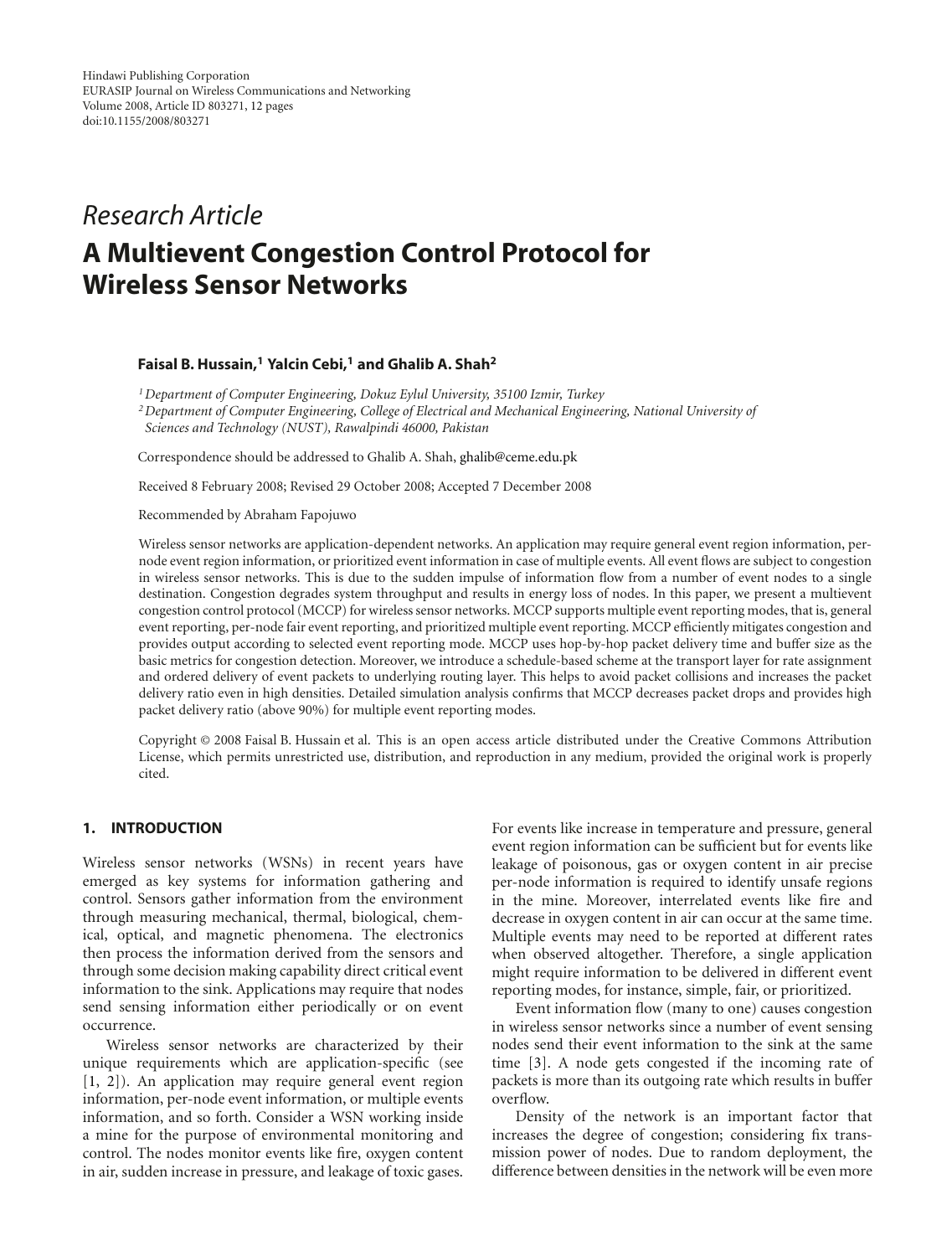

Figure 1: Average buffer size of 10, 50, and 70 event reporting nodes.

extreme in *worst-case* networks [4]. Because of high density, packets will be dropped due to collisions at the MAC layer. Also, contention for medium-access increases as packets do not get a chance for transmission in busy medium. This results into an increase in buffer size of nodes in dense networks. We illustrate this fact in Figure 1, where we observe the average buffer occupancy of event nodes under variable densities in a  $100 \times 100$  m sensor field with 100 nodes. The event reporting region is centered at (40,40) coordinates and having a radius of 20 m. A number of 10, 50, and 70 event nodes report event to maintain a constant reporting rate (70 pkts/sec) at the sink located at (90,90) coordinates; without using any congestion control scheme. It is evident from Figure 1 that as the number of event reporting nodes increase within the event reporting region, the average buffer occupancy of event reporting nodes also increases.

WSNs are application-dependent networks [1]. Therefore, different congestion control schemes [3, 5–7] have been proposed in literature aiming to handle congestion in WSNs while providing optimal throughput, fair pernode throughput, or prioritized throughput. Congestion control protocols for wireless sensor networks generally consist of two basic parts. Firstly, a congestion detection mechanism and secondly, a rate-control mechanism to adjust the reporting rate of nodes in order to avoid or mitigate congestion. These protocols use different metrics for congestion detection like buffer size, packet interarrival time, packet service time, channel sampling, and traffic load assessment. For adjusting the reporting rates of nodes either a sink-based or in-network node-based solution is used. In both cases, event reporting nodes are assigned a reporting rate so that they can forward event packets in accordance with congestion status; using jittered forwarding of packets. A jitter is the random delay which is added at the time a packet is delivered to underlying layers by the transport layer.

This delay is used to avoid any possible collisions, as the packet is broadcasted in a shared wireless environment.

In this paper, we propose a single multievent congestion control protocol (MCCP) for wireless sensor networks. MCCP addresses the issue of congestion control while providing optimal throughput, fair per-node throughput, and prioritized throughput for multiple events. MCCP is implemented at the transport layer. It uses hop-by-hop packet delivery time and buffer size as the basic metrics for rate adjustment and congestion detection. Moreover, we introduce a schedule-based scheme at the transport layer for rate assignment and ordered delivery of event packets to underlying routing layer. By using a schedulebased scheme at the transport layer helps to avoid packet collisions and increases the packet delivery ratio even in high densities.

The paper is organized as follows. In Section 2, related works on congestion control, fair event reporting, and rate adjustment are presented. Basic network setup, system definitions, and assumptions for MCCP protocol are presented in Section 3. The operation of the MCCP protocol is presented in Section 4. In Section 5, detailed simulation results are shown and in Section 6, the paper is concluded.

#### **2. RELATED WORK**

In this section, several congestion avoidance and control protocols, rate adjustment mechanisms, fairness schemes, and transport protocols for wireless sensor networks are reviewed. In [8, 9], the major issues of transport layer protocols in WSNs and a detailed survey of major congestion and transport protocols have been presented.

Congestion detection and avoidance (CODA) in sensor networks [3] uses open-loop and closed-loop mechanisms to handle congestion which is detected on the basis of channel sampling and buffer occupancy. Once congestion is detected, the open-loop mechanism broadcasts back pressure message to their neighboring nodes which further propagate these messages to upstream source nodes, depending on their local buffer occupancy. SenTCP [6] uses hop-by-hop, openloop congestion control mechanism that detects congestion using both buffer occupancy and packet interarrival time. In SenTCP, nodes avoid congestion by issuing periodic feedback signals to adjust the reporting rate of their upstream nodes depending on local buffer status. Priority-based congestion control protocol (PCCP) [10] uses packet interarrival time and packet service time to detect congestion level at a node and employs weighted fairness to allow nodes to receive priority-dependent throughput. If all nodes have the same priority, then PCCP can give same per-node throughput. With different priorities, PCCP can provide throughput based on the priority of the node.

The congestion signals or rate adjustment information in CODA [3], SenTCP [6], and PCCP [10] propagate back from the congestion region to the source nodes. However, if the congestion region is at multiple hops from the source nodes, or in case of high node density, these congestion signals are dropped and they do not reach to source nodes. We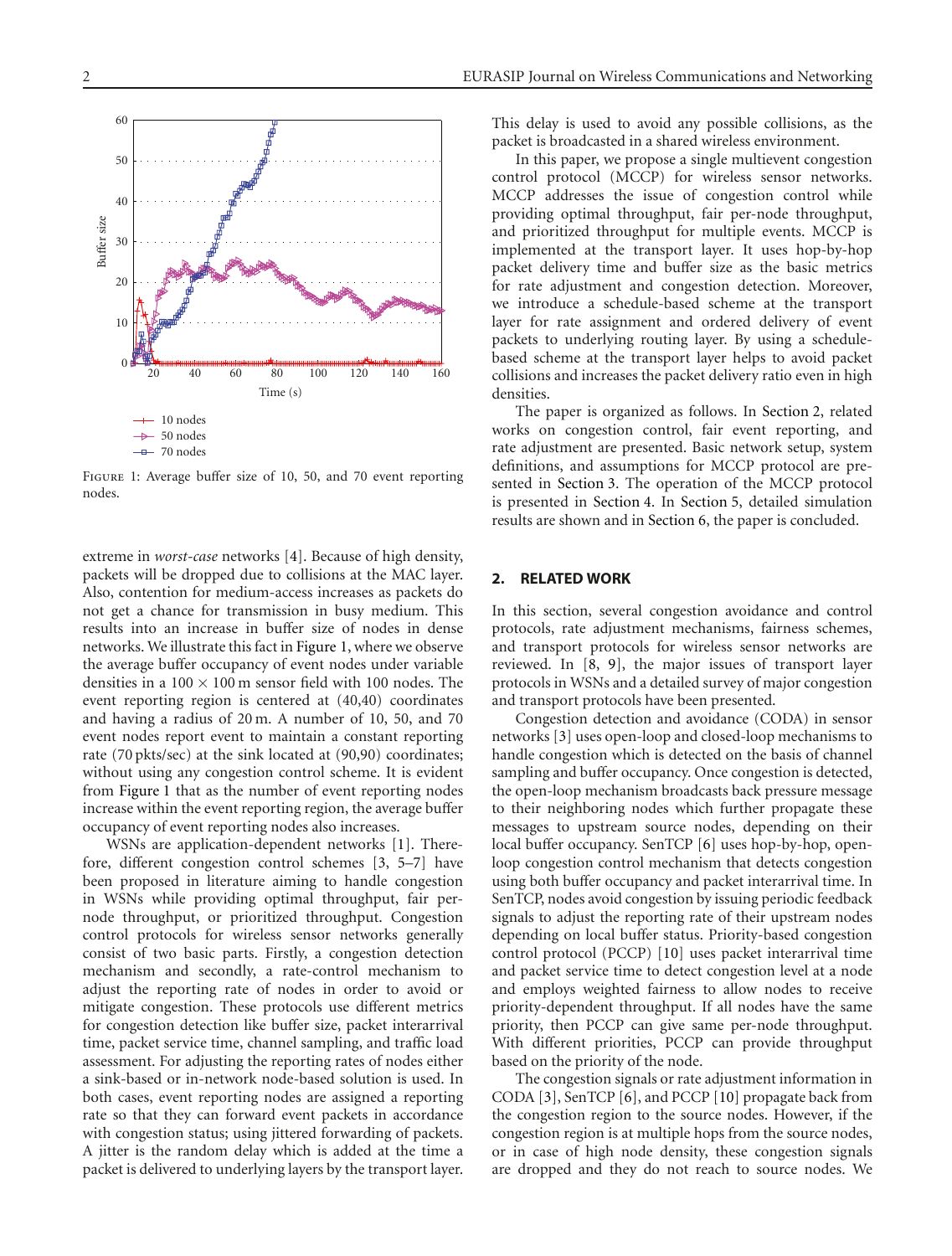demonstrate in our simulation results that the use of sourcebased congestion mitigation techniques in dense networks is not a good solution.

Mitigating congestion in wireless sensor networks [11] suggests multiple approaches for congestion removal which span on different layers of the traditional protocol stack. These approaches include hop-by-hop flow control based on buffer occupancy, rate limiting to implement fairness, and a prioritized medium access control (MAC) protocol that decreases the back-off window of a congested node. However, these schemes are applicable for networks in which nodes offer same traffic load and the routing tree is not significantly skewed. Event-to-sink reliable transport (ESRT) in wireless sensor networks [12] uses change in local buffer level of a node during consecutive intervals to predict congestion resulting in a decrease in the reporting rate by the sink. In case of congestion, ESRT regulates all sources in the network regardless of a particular node causing congestion; this decreases the overall system throughput. A price-oriented reliable transport protocol (PORT) [13] uses link loss estimation as a basic source of congestion detection and avoids congestion by dynamically forwarding packets to less-congested nodes. In dense networks, link losses are high which are generally not because of congestion but due to collisions of packets. In PORT, sink directs individual nodes to increase or decrease their reporting rates. However, in dense networks, sending such control information to every node is very difficult since nodes can be at multiple hop distance from the sink.

Congestion avoidance based on light-weight buffer management in sensor networks [14] suggests sending a packet to a neighboring node only when the neighboring node has the buffer space to hold the packet. Nodes inform their neighboring nodes about their residual buffer size by piggybacking the buffer size either in data or acknowledgement (ACK) packet. However, this requires extra control information to be sent on per-packet basis. Interference-aware fair rate control (IFRC) in wireless sensor networks [15] detects congestion by monitoring average queue length and exchanges congestion state among the potential interferers using a congestion sharing mechanism. In IFRC, each node adds its buffer size and current congestion state in every packet that it forwards resulting into extra energy consumption per-packet basis. Credit-based fairness control in wireless sensor network (CFRC) [16] allocates bandwidth to nodes based on effective amount of sensed information which is dependent on node density and their distribution instead of uniformity. However, CFRC does not provide per-node fairness instead provides fairness on credit basis depending on sensed information by a node.

In [17], a congestion avoidance scheme for WSNs which is based on light-weight buffer management is presented. It suggests that a sender should transmit a packet only when it knows that the receiver has the buffer to store the packet. Therefore, data packets are piggybacked to update buffer state. When a sensor *x* sends out a data packet, it piggybacks its residual-buffer size in the frame header. If a neighbor *y* overhears a frame from *x*, it caches the residual-buffer size of *x*. When *y* overhears a packet which is sent by another sensor

to *x*, it reduces the residual-buffer size of *x* by one. In [18], an aggregation-based congestion control for sensor networks (CONCERT) is presented. CONCERT uses adaptive data aggregation in order to reduce the amount of information travelling through out the network rather than using a backpressure approach to regulate source nodes transmission rate on congestion.

Congestion control and fairness (CCF) for many-toone routing in sensor networks [5] uses buffer size to detect congestion. CCF implements a tree-based technique in which each node calculates its subtree size. Reporting rate is allocated to nodes depending on their subtree sizes. Every node maintains a separate queue for each of their previous hop nodes. Nodes forward packet from these queues depending on the subtree size of the previous hop nodes during each epoch. Sensor nodes have limited memory resources (see [19, 20]), maintaining a separate queue for each previous hop node is not a memory efficient solution; especially in dense networks. Also, in case of multiple events, CCF treats all events similarly which can have different reporting rate requirements.

As a summary, congestion control protocols for wireless sensor networks generally consist of two basic parts. Firstly, a congestion detection mechanism and secondly, a ratecontrol mechanism to adjust the reporting rate of nodes in order to avoid or mitigate congestion. As a result, these protocols provide general event(s) information (CODA [3], SenTCP [6], ESRT [12]), per-node fair event information (CCF [5], IFRC [15]), and prioritized event information (PCCP [10]). However, we present a single MCCP protocol that mitigates congestion while providing general event information, per-node event information, and prioritized event information for multiple events. Moreover, MCCP associates a schedule-based scheme at the transport layer in order to avoid packet losses in dense networks.

#### **3. SYSTEM DEFINITION**

In this section, we explain the basic system-related definitions, network setup, and assumptions. The network comprises of non-mobile wireless sensor nodes and a sink. We define the nodes as event reporting (E-REP), routing (E-R), reporting and routing (E-REP-R), and idle nodes. If *b*, *c*, *d* are the nodes routing through node *a*, then *b*, *c*, *d* are the previous hop or child nodes of *a* and *a* is the next hop node of *b*, *c*, *d*, as shown in Figure 2. All nodes routing event information through node *a* are associated with same information flow.

MCCP uses minimum hop forwarding at the routing layer. In order to achieve minimum hop routing, each node maintains a next hop table which contains the list of its possible next hop nodes, which are at minimum hop distance from the sink. The table is established during the initial network setup as the sink broadcasts a route discovery packet. The route discovery packet includes source ID (sink), sender ID, and hop count. Neighboring nodes receiving the packet add the sending node into their next hop table and increments the hop count of the packet. A node receiving a route discovery packet only forwards it to the next hop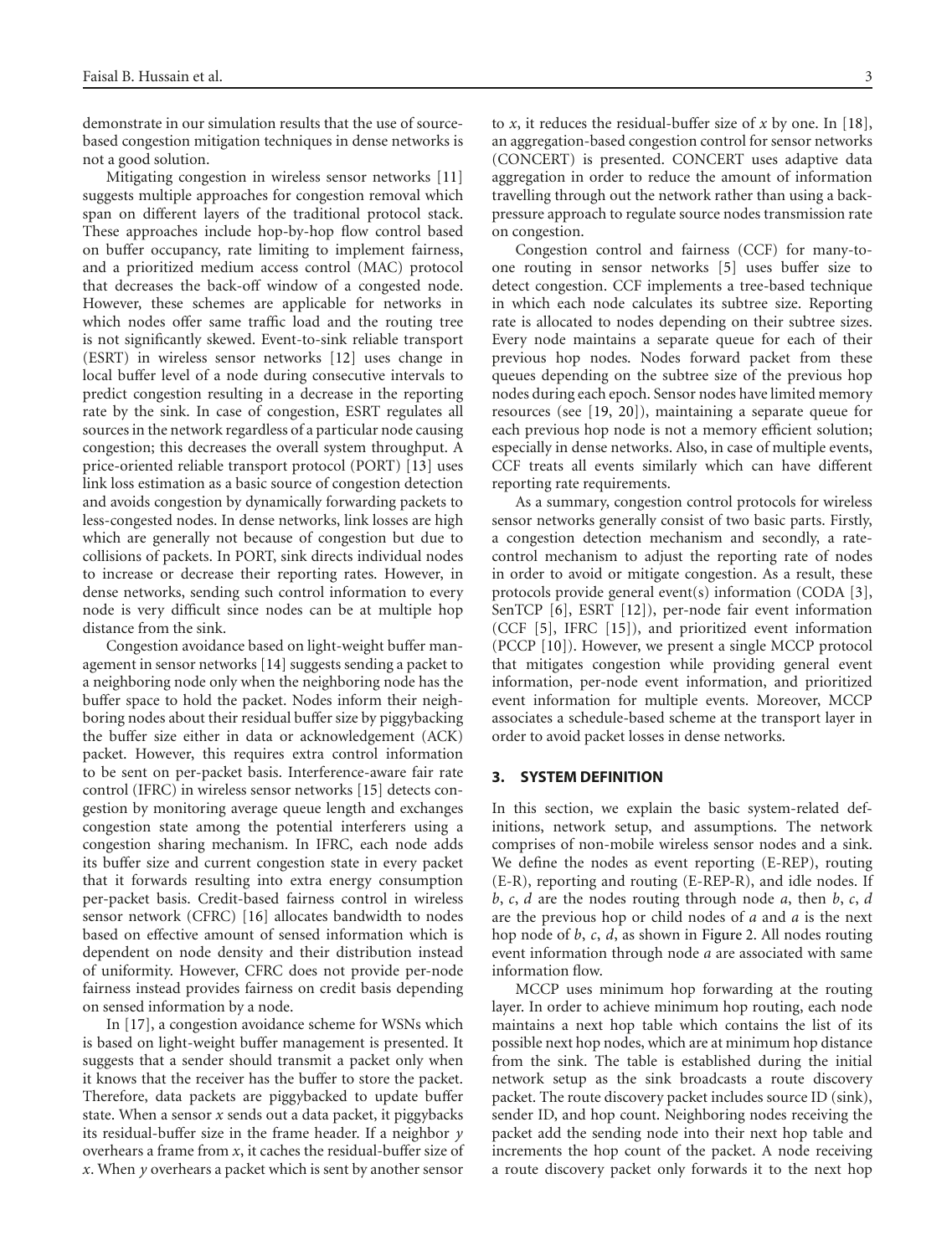

 $\longrightarrow$  Event packets

 $\leftarrow$  > Schedule packets

Figure 2: Flow of event and schedule packets

node if the hop distance of the received packet is smaller than or equal to the already stored hop distance, otherwise, it discards the packet. Hence, next hop table is established at network setup time using controlled flooding. Nodes during event reporting randomly select a single next hop node from their table and forward their packets through that node.

MCCP is designed to mitigate congestion and provide optimal throughput for the following event reporting modes.

- (1) *Simple event reporting mode (SERM)*. Sensor nodes report event to the sink in order to provide maximum event region information. Simple event reporting aims to achieve maximum system throughput irrespective of per-node share at the sink. Therefore, this event reporting mode is suitable for events that are required to send general event region information.
- (2) *Fair event reporting mode (FERM)*. Sensor nodes report event to the sink in order to provide the same per-node throughput at the sink. Therefore, sensor nodes within a single flow adjust their reporting rates in order to fairly distribute the bandwidth among all the event reporting nodes.
- (3) *Prioritized event reporting mode (PERM)*. In sensor networks depending on application needs, different metrics like event, node, region, or time are used for priority. We consider event-based priority for multiple events that are reported through a single flow which aims to distribute the system bandwidth among different event reporting nodes depending on their reporting rates. As a result, nodes with high reporting rates deliver more packets to the sink than nodes with lower reporting rates; irrespective of node distance from the sink.

Sink in MCCP is responsible for the selection of appropriate event reporting mode. Also, during event reporting, sink can shift between different event reporting modes allowing sink to obtain detailed and precise event region information. However, selection of event mode and the decision of when to shift the event mode is applicationdependent, therefore, it is out of the scope of this paper.

Nodes in MCCP maintain successive fixed size data (*γ*second) and schedule (*δ*-second) intervals throughout their life time. During the data intervals, nodes generate/route available event information, and during schedule intervals routing nodes send transmission schedule for their previous hop nodes. The schedule comprises of slot length (*λ* sec), total number of slots, and allocated number of slots for a previous hop node. We define slot in terms of *a time duration during which a node forwards a single packet*.

The duration of data and schedule interval does not change. Since the slot length's duration changes in each schedule interval, the rate at which packets will be sent during the next data interval will change. Hence, slot length determines the reporting rate of a node during an interval. If the slot length is short, more traffic will be forwarded by the node and vice versa.

One of the purposes of using schedules and scheduled packet forwarding at transport layer is to decrease the MAC layer collisions. CSMA-based scheme senses the channel before broadcasting a packet. If the neighboring nodes are not using the medium, then a node can broadcast its packet. The use of schedule increases the probability that when a node is forwarding packet in its allocated data slots, the neighboring nodes will not be transmitting data. As a result, when the MAC layer senses the medium, it will be free. Hence, packet drops due to collisions will decrease. For TDMA-based MAC layer, synchronization is required between MCCP's transport layer schedule and MAC layer's schedule for TDMA. However, MCCP is proposed to operate with CSMA-based MAC layer (IEEE 802.11), and the synchronization of MCCP with TDMA based MAC layer is not considered.

The first hop node from the sink in MCCP is responsible for sending the initial schedule to their previous hop nodes during the start of each schedule interval. The slot length for each data interval is updated by E-REP-R and E-R nodes during schedule interval (details of slot length calculation and slot allocation are explained in the Section 4). The slot length received from a parent node or next hop node is termed as *basic slot length* (BSL) while the slot length calculated by the node itself is termed as *local slot length* (LSL). E-REP-R and E-R nodes after receiving the schedule from parent node send either LSL or BSL to their previous hop nodes in the schedule using slot length selection procedure (discussed in Section 4.3.1). Hence, each node in MCCP follows the schedule received from their next hop node. If a node does not receive a new schedule during schedule interval, then during the next data interval, it continues transmission using the old schedule.

TDMA-based techniques use fixed time slots that are assigned to sources. However, in our schedule-based scheme, time slots are dynamically assigned during the schedule intervals depending on the average packet delivery time observed by nodes and their buffer size. For best results, schedule-based schemes require strict synchronization among the nodes sharing a schedule. In this work, it is assumed that the nodes are synchronized.

We define packet delivery time in our congestion control scheme as *the time a packet takes to reach from the transport buffer of a previous hop node to the next hop node's transport* buffer. Nodes maintain a queue at the transport layer and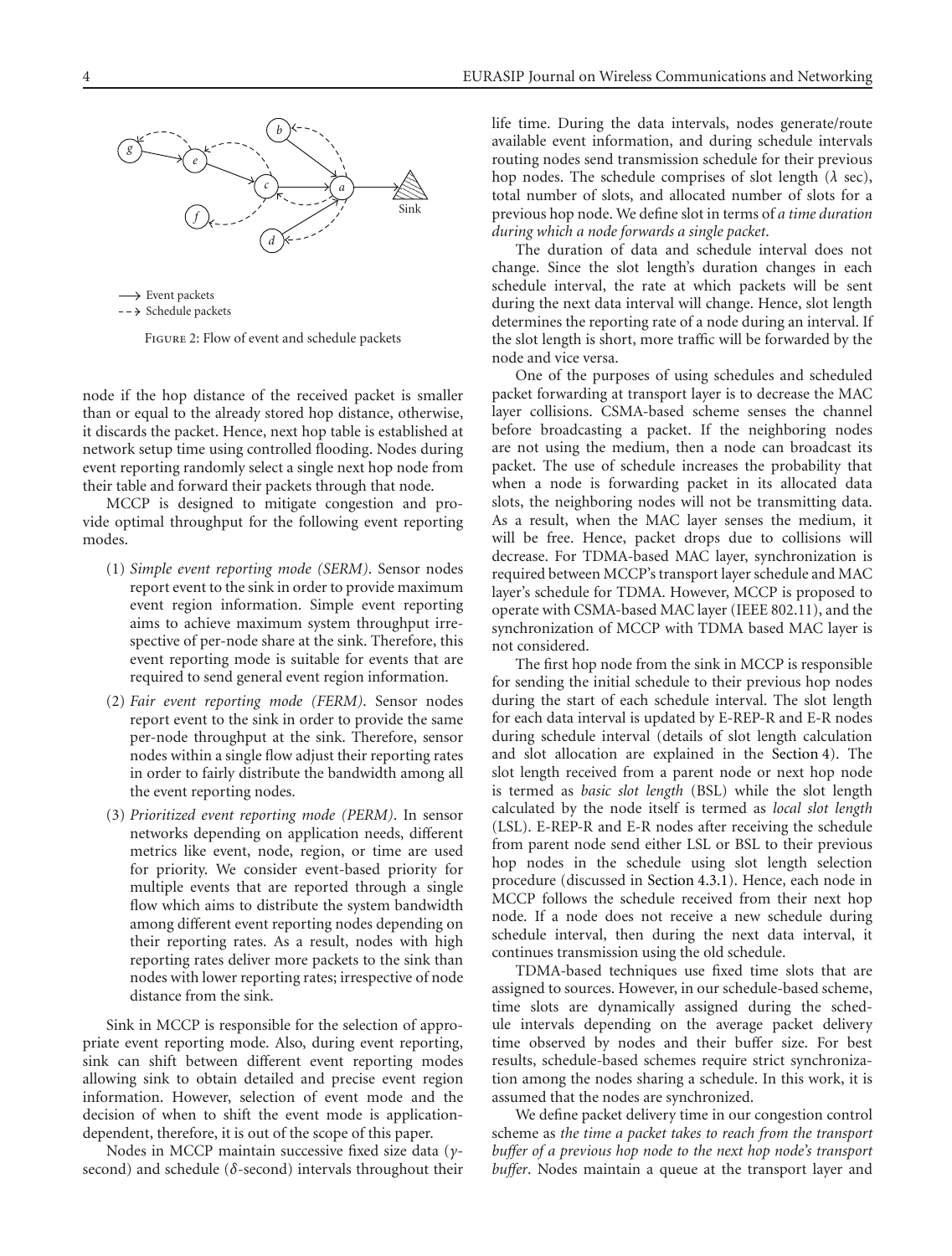forward a single packet from it during their allocated slots. Packet delivery time not only includes service time but also the transmission time plus the reception time at the destination. Congestion is likely to occur if the packet delivery time of nodes exceeds the packet delivery time of their previous hop node resulting in a buffer overflow.

We divide the buffer size of nodes into three ranges low, medium (optimal), and high. The goal of congestion control mechanism is to maintain the buffer size of nodes within the optimal range. If the buffer size is low/high, nodes will decrease/increase the slot length for the next interval, respectively, to achieve optimal range; otherwise, nodes will maintain the slot length for the next interval. Hence, each node adjusts the reporting rate (through slot length) of its previous hop nodes so that the buffer is optimally utilized and to avoid congestion while providing high throughput.

#### **4. MULTIEVENT CONGESTION CONTROL PROTOCOL**

The operation of MCCP includes a mechanism to detect congestion and to adjust the reporting rate (slot length) of nodes. In order to detect and remove congestion, the slot lengths are calculated by nodes depending on their local network conditions; in terms of average packet delivery time and buffer size. Other important points of MCCP include slot allocation to nodes on event occurrence and the principles of schedule-based scheme. In this section, we explain slots allocation, slot length calculation, and the operation of schedule-based scheme.

#### *4.1. Slot allocation*

A slot is a time interval during which a node can forward a single packet. Therefore, the greater the number of slots assigned to a particular node the greater will be its reporting rate. In case of simple and prioritized event reporting, slots are assigned equal to the total reporting rate of a node. However, in case of fair event reporting, nodes are assigned slots equal to their subtree size.

Nodes start reporting by sending their initial applicationdefined event reporting rate to one of their next hop nodes during data interval. Also, using this information, each node determines its subtree size. The next hop nodes forward their updated subtree size and total reporting rate which is the sum of its own event reporting rates (in case of event node) and reporting rate of all the nodes traversing through it. In this way, the first hop node from the sink obtains the total reporting rate of the flow as well as its subtree size. The first hop node, after receiving the initial event request assigns slots to their previous hop nodes during schedule interval; depending on event-reporting mode.

(1) *Slot Allocation for SERM.* Let *R*min be the minimum reporting rate among all the events observed by the network. Then, in order to simplify slot assignment, we assume that reporting rates of all other events will be a factor of  $R_{\text{min}}$ , expressed as  $2^n R_{\text{min}}$ , where  $n \geq 0$ . Let  $R_1$  be the initial reporting rate for an event  $E_1$ . The number of slots  $S_i^j$ , assigned to *j*th

Table 1: Transmission schedule generated by node *a* in SERM and PERM.

|   |  | Node ID Total slots Initial slot End slot Slot length (sec) |
|---|--|-------------------------------------------------------------|
|   |  | $(1)$ .                                                     |
| C |  | 0.1                                                         |
|   |  |                                                             |

Table 2: Transmission schedule generated by node *a* in FERM.

|   |  | Node ID Total slots Initial slot End slot Slot length (sec) |
|---|--|-------------------------------------------------------------|
| h |  | $(1)$ .                                                     |
| c |  | $(1)$ .                                                     |
| d |  | () 1                                                        |

previous hop neighbor of node *i*, can be calculated as  $R_j/R_{\text{min}}^i$ , where  $R_j$  is the reporting rate of the *j*th node and  $R_{\min}^i$  is the minimum reporting rate among the children of *i*th such that  $R_j$ ,  $R_{\min}^i \in 2^n R_{\min}$  and  $R_j \geq R_{\text{min}}^i$ . If  $N_k$  are the total number of nodes to be routed through the *i*th node, then it calculates total number of slots as  $\sum_{j=1}^{k} R_j / R_{\min}^i$ .

- (2) *Slot Allocation for FERM.* In case of fair event reporting slots are assigned according to subtree sizes of previous hop nodes. The subtree size depends on number of event nodes and not on their reporting rates. Therefore, even in case of multiple events with different reporting rates nodes can forward packets with node-based fairness so that all nodes have same representation at the sink. The number of slots  $S_i^j$ assigned to *j*th previous hop neighbor of node *i* is equal to the subtree size  $T_j$  of the *j*th node.
- (3) *Slot Allocation for PERM.* In case of prioritized event reporting for multiple events, slots are assigned with respect to minimum reporting rate among all events observed by the network (*R*min). Therefore, total number of slots allocated to all the previous hop nodes  $(N_k)$  of node  $i$  in case of prioritized event reporting will be  $\sum_{j=1}^{k} R_j / R_{\text{min}}$ .

For example, let us assume for simplicity that all nodes except node *a* in Figure 2 are event-reporting nodes. Furthermore, let the initial reporting rates of nodes be *b*(10), *c*(10), *d*(10),  $e(10)$ ,  $f(20)$ , and  $g(10)$ . Then, the total reporting rate of node *b*, *c*, and *d* will be 10, 50, and 10, respectively, while node *a* has a total reporting rate of 70. Moreover, the subtree sizes of nodes *b*, *c*, and *d* are 1, 4, and 1, respectively, while node *a* has total subtree size of 6. Therefore, node *a* in SERM and PERM will assign slots to previous hop nodes as shown in Table 1 while slot allocation for FERM is shown in Table 2. Nodes *b*, *c*, and *d* will divide their data interval into 0.1 second intervals; the initial slot length on event occurrence. These nodes will forward one event packet to node *a* during their allocated slots.

Node *c* is an E-REP-R node, therefore, depending on event reporting mode node *c* will generate a schedule for nodes *e* and *f* . Tables 3, 4, and 5 show the schedules given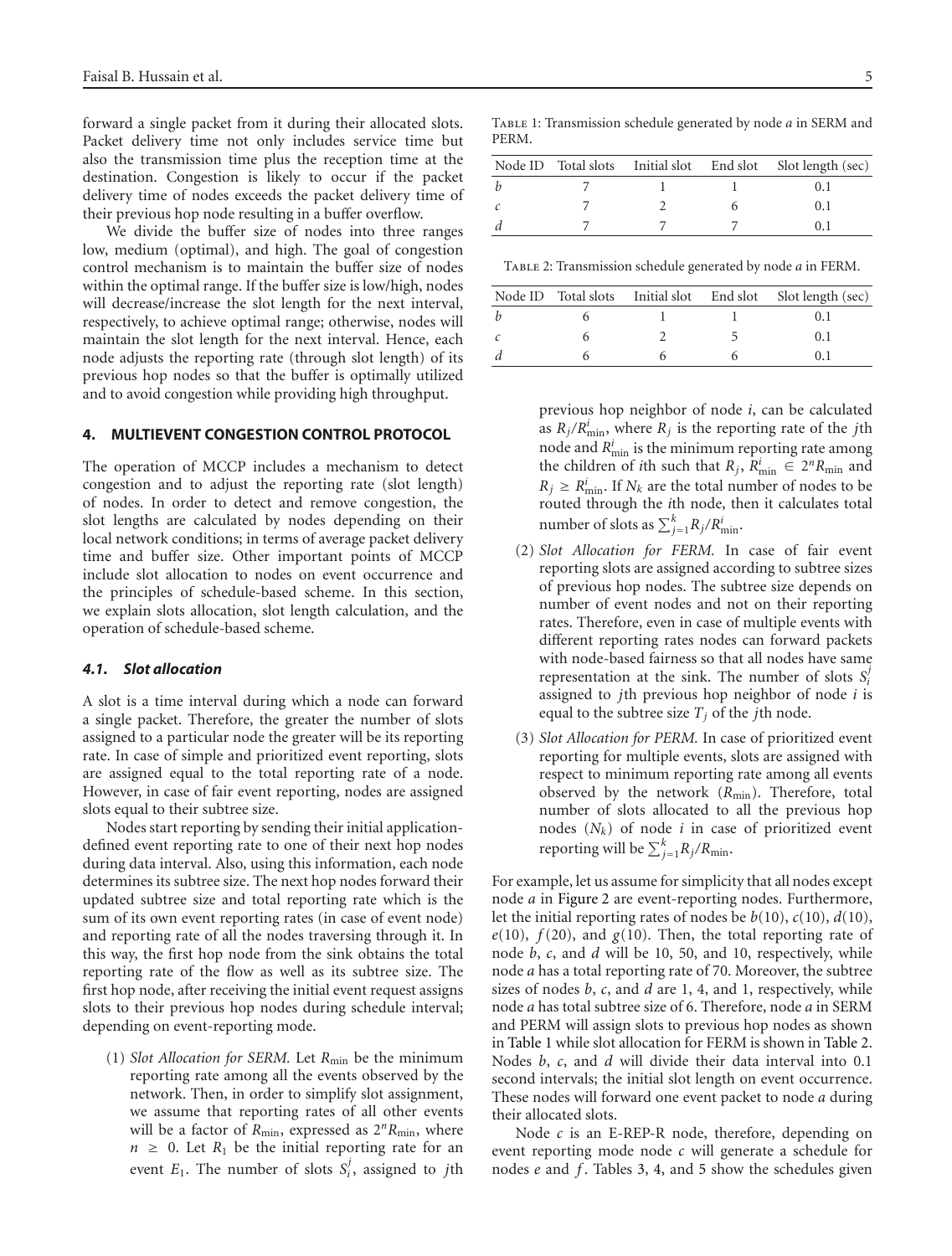|   |  | Node ID Total slots Initial slot End slot Slot length (sec) |
|---|--|-------------------------------------------------------------|
| e |  | 0.1                                                         |
|   |  | () 1                                                        |

Table 3: Transmission schedule generated by node *c* in SERM.

Table 4: Transmission schedule generated by node *c* in FERM.

|  |  | Node ID Total slots Initial slot End slot Slot length (sec) |
|--|--|-------------------------------------------------------------|
|  |  | 0.1                                                         |
|  |  | 0.1                                                         |

Table 5: Transmission schedule generated by node *c* in PERM.

|  |  | Node ID Total slots Initial slot End slot Slot length (sec) |
|--|--|-------------------------------------------------------------|
|  |  | $(1)$ .                                                     |
|  |  | () 1                                                        |

to nodes *e* and *f* by node *c* in SERM, FERM, and PERM, respectively. Likewise, node *e* will generate a schedule for child node *g*.

#### *4.2. Slot length calculation*

In order to provide optimal throughput while avoiding congestion, the slot length is calculated by nodes depending on local network condition; in terms of average packet delivery time and buffer size.

Nodes observe the average packet delivery time of their previous hop nodes in a data interval from the received packets. The average packet delivery time observed during the data interval is used as the slot length for the next data interval. However, if a node's buffer is either under- or overutilized during the data interval, then the node adjusts its slot length in order to optimally utilize the buffer.

Algorithm 1 illustrates the slot length calculation procedure. Let  $\lambda_i^t$  be the slot length for the *t*th interval;  $\overline{B}_i^t$  and  $B_i^{t-1}$  be the buffer size for the *t*th and  $(t - 1)$ th interval of *i*th node. Then, in order to calculate appropriate slot length for the next interval  $\lambda_i^{t+1}$ , a node measures change in buffer occupancy (*φB*) between two consecutive data intervals and the predicted buffer occupancy (*ρB*) for the next interval, similar to ESRT [12] as

$$
\phi B_i^{t-1,t} = B_i^t - B_i^{t-1}, \qquad \rho B_i^{t+1} = B_i^t + \phi B_i^{t-1,t}.
$$
 (1)

In case the predicted buffer occupancy is not in the optimal buffer occupancy range ( $O_pB_{\text{min}} \leftrightarrow O_pB_{\text{max}}$ ), then nodes adjust their slot length for the next interval by adding or subtracting a deviation factor  $(\omega^t)$  in the current slot length. We calculate deviation factor  $\omega_i^t$  for the *i*th node at the end of *t*th interval as

Deviation 
$$
(\omega_i^t) = \frac{\pm (O_p B - \rho B_i^{t+1})}{O_p B \times \lambda_i^t},
$$

\n
$$
O_p B = \frac{(O_p B_{\min} + O_p B_{\max})}{2}.
$$

\n(2)

| 1: CurrentSlotLength $(\lambda^t)$ = AverageDeliveryDelay               |
|-------------------------------------------------------------------------|
| 2: if $BufferSize = AverageDelay$ then                                  |
| 3: $\frac{1}{2}$ /* Initially when event is detected and reported */    |
| $NextSlotLength(\lambda^{t+1}) = 0.1 sec (Default)$<br>4:               |
| 5: GO TO Step 26                                                        |
| $6:$ end if                                                             |
| 7: if $\text{BuffSize} = 0$ then                                        |
| 8: /*Special case when reporting rate is low*/                          |
| 9: $\lambda^{t+1} = \lambda^{t}/2$                                      |
| 10: GO TO Step 26                                                       |
| $11:$ end if                                                            |
| 12: Calculate PredictedBuffSize( $\rho$ B)/ $\star$ Using (1) $\star$ / |
| 13: if $\rho B < 0$ then                                                |
| 14: /*if previous buffer size is greater than current*/                 |
| 15: $\rho B = BuffSize$                                                 |
| $16$ : end if                                                           |
| 17: if $\rho B < O_p B_{\text{min}}$ then                               |
| 18: Calculate DeviationFactor $(\omega)$ * Using $(2)$ * /              |
| 19: $\lambda^{t+1} = \lambda^t - \omega$                                |
| 20: else if $\rho B > O_p B_{\text{max}}$ then                          |
| 21: Calculate DeviationFactor ( $\omega$ ) /*Using (2)*/                |
| 22: $\lambda^{t+1} = \lambda^t + \omega$                                |
| $23:$ else                                                              |
| 24: $\lambda^{t+1} = \lambda^t$                                         |
| $25:$ end if                                                            |
| 26: Transmit Schedule                                                   |
|                                                                         |

ALGORITHM 1: Slot length calculation (procedure is called at the start of each schedule interval by *routing* and *reporting and routing* nodes).

Hence, the slot length for  $(t + 1)$ th interval will be

$$
\lambda_i^{t+1} = \lambda_i^t - \omega_i^t \quad (\text{if } \rho B_i^{t+1} < O_p B_{\min}),
$$
\n
$$
\lambda_i^{t+1} = \lambda_i^t + \omega_i^t \quad (\text{if } \rho B_i^{t+1} > O_p B_{\max}),
$$
\n
$$
\lambda_i^{t+1} = \lambda_i^t \quad (\text{if } \rho B_i^{t+1} \in O_p B_{\min} \longrightarrow O_p B_{\max}).
$$
\n(3)

#### *4.3. The operation of schedule-based scheme*

In this section, we present the operation of our schedulebased scheme which is controlled by the first hop node from the sink. Each node maintains data and schedule intervals, therefore, the operation of MCCP can be subdivided into schedule interval and data interval operations. Each schedule interval is followed by a data interval.

# *4.3.1. Schedule interval*

During every schedule interval nodes starting from the first hop nodes send their schedule packets to their previous hop nodes. Each previous hop node before forwarding their schedule to their child nodes compares its local slot length (LSL) with the next hop node's basic slot length (BSL). There are three possibilities: local slot length less than, greater than, or equal to basic slot length.

(i) LSL *<* BSL. In this case, the node receiving the schedule is locally less congested than its next hop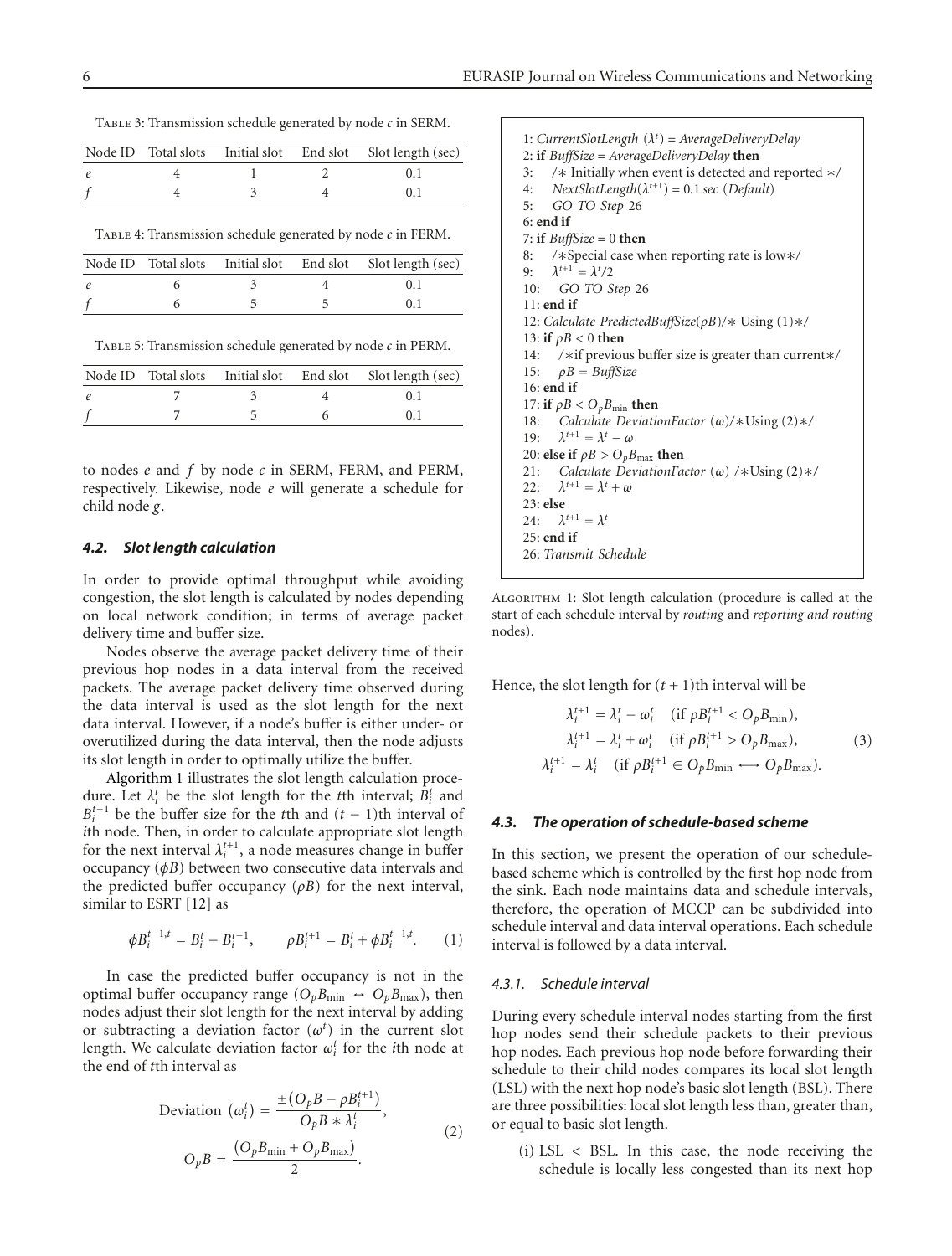node. Therefore, it can allow its previous hop nodes to send packets at a higher rate. This helps to increase the overall system throughput. However, it will result in unordered delivery of packets to next hop node resulting in unfairness and affecting the prioritized delivery of packets. Therefore, in mode 1, the nodes will send LSL while in modes 2 and 3, BSL is sent to their child nodes in the schedule.

- (ii) LSL *>* BSL. In this case, the node receiving the schedule is more congested than its next hop node. Therefore, in all modes, the nodes will send LSL to their child nodes in the schedule although it will result in unfairness in mode 2 but will mitigate local congestion.
- (iii) LSL  $\approx$  BSL. In this case, local and basic slot lengths are approximately equal, therefore, the nodes will send basic slot length to their child nodes.

The addition of schedule interval can increase the reporting delay for events; depending on the length of schedule interval. MCCP can be modified to operate in overlapping schedule and data intervals to remove the delay cast by schedule intervals. So, during schedule intervals, nodes will continue to forward packets. In this case, when congestion occurs, the sent schedule packets can be dropped due to congestion. Therefore, packet drops in overlapping schedule and data intervals will be higher than in the nonoverlapping form. As a result considering nonreal time events, this work uses nonoverlapping schedule and data intervals.

#### *4.3.2. Data interval*

Each node maintains slot intervals equal to their selected slot length during their data interval. At the expiry of each slot interval, a node checks whether it is allowed to send packet during this slot according to its schedule. In case of event reporting node during the allocated slots, it sends an event packet to the next hop node. While routing, nodes simply forward a packet from the transport buffer to its next hop node in its allocated slots. However, event reporting and routing nodes send new event packets as well as forward event packets from the transport queue according to their schedule.

Schedule packets are a natural overhead in MCCP. The duration (length) of a schedule interval defines the time in which nodes are allowed to send transmission schedule for their previous hop node. The length of schedule interval is dependent on the total number of hops (TNHs) in the flow. If  $\psi$  is the minimum hop-by-hop packet delivery time, then  $\psi \times$  TNH is the minimum time required to deliver all schedule packets for a linear node arrangement. Since in MCCP nodes do not forward packets during schedule intervals, the network is idle. Therefore, schedule packets are not subject to congestion, likewise interference is minimum. As a result, schedule packets are immediately delivered.

On the other hand, the number of schedule packets generated during every schedule interval are very less and constant as compare to data packets. Let *K* be the number of event reporting nodes while *N* be the number of non-idle

TABLE 6: Simulation parameters.

| <b>Transport Layer</b> | <b>MCCP</b>         |
|------------------------|---------------------|
| Network Layer          | Minimum hop routing |
| MAC Layer              | <b>IEEE 802.11</b>  |
| Data Packet Length     | 36 bytes            |
| Schedule Packet Length | 24 bytes            |
| <b>Transport Queue</b> | 50 packets          |
| IFQ length             | 65 packets          |
| <b>Transmit Power</b>  | 0.660 W             |
| Receive Power          | 0.395 W             |
| Radio Range            | 20 <sub>m</sub>     |
| Data Interval          | 4 sec               |
| Schedule Interval      | 1 sec               |

nodes in a single flow. Non-idle nodes include all E-REP, E-R, and E-REP-R nodes. In this case, *N* −1 will be the number of schedule packets generated during each schedule interval. If  $\lambda$  is the slot length during a data interval set by the first hop node of the flow, then  $(1/\lambda) * \gamma$  will be the number of data packets delivered to sink by the flow.

A data interval defines the time span during which nodes are allowed to forward their data packets in their allocated slot lengths. The number of packets generated during a data interval are dependent on the slot length (*λ*) and data interval length (*γ*). The smaller the value of *λ*, the greater will be number of packets delivered to sink during data interval. Slot length is adjusted by nodes, therefore, its value is dependent on packet delivery time and buffer size of nodes. However, length of data interval (*γ*) is fixed. The longer the length of data interval, the greater will be the number of packets delivered to sink during the data interval, but in case of congestion, the greater will be the number of packets dropped since congestion can only be mitigated in schedule intervals by adjusting the slot length of nodes. The smaller the length of data interval, the greater will be the overhead of schedule packets since MCCP maintains successive data and schedule intervals. Therefore, as shown in simulation results (see Section 5.4), we select the length of data and schedule intervals in order to provide maximum throughput with minimum overheads and packet drops.

#### **5. SIMULATION RESULTS OF MCCP**

We evaluate the performance of MCCP in terms of packet delivery ratio, fair event reporting at sink, prioritized event reporting, and energy consumption. Furthermore, we demonstrate that using a schedule-based mechanism at the transport layer in contrast to jittered forwarding increases the packet receive ratio and the throughput even in high densities. We show the performance of MCCP using network simulator ns-2 [21], which is a scalable discrete-event simulator. Table 6 summarizes the configuration parameters for the simulations.

MCCP is used at the transport layer. We use minimum hop routing at the routing layer. CSMA-based IEEE 802.11 is used as the MAC layer. In MCCP, all received/generated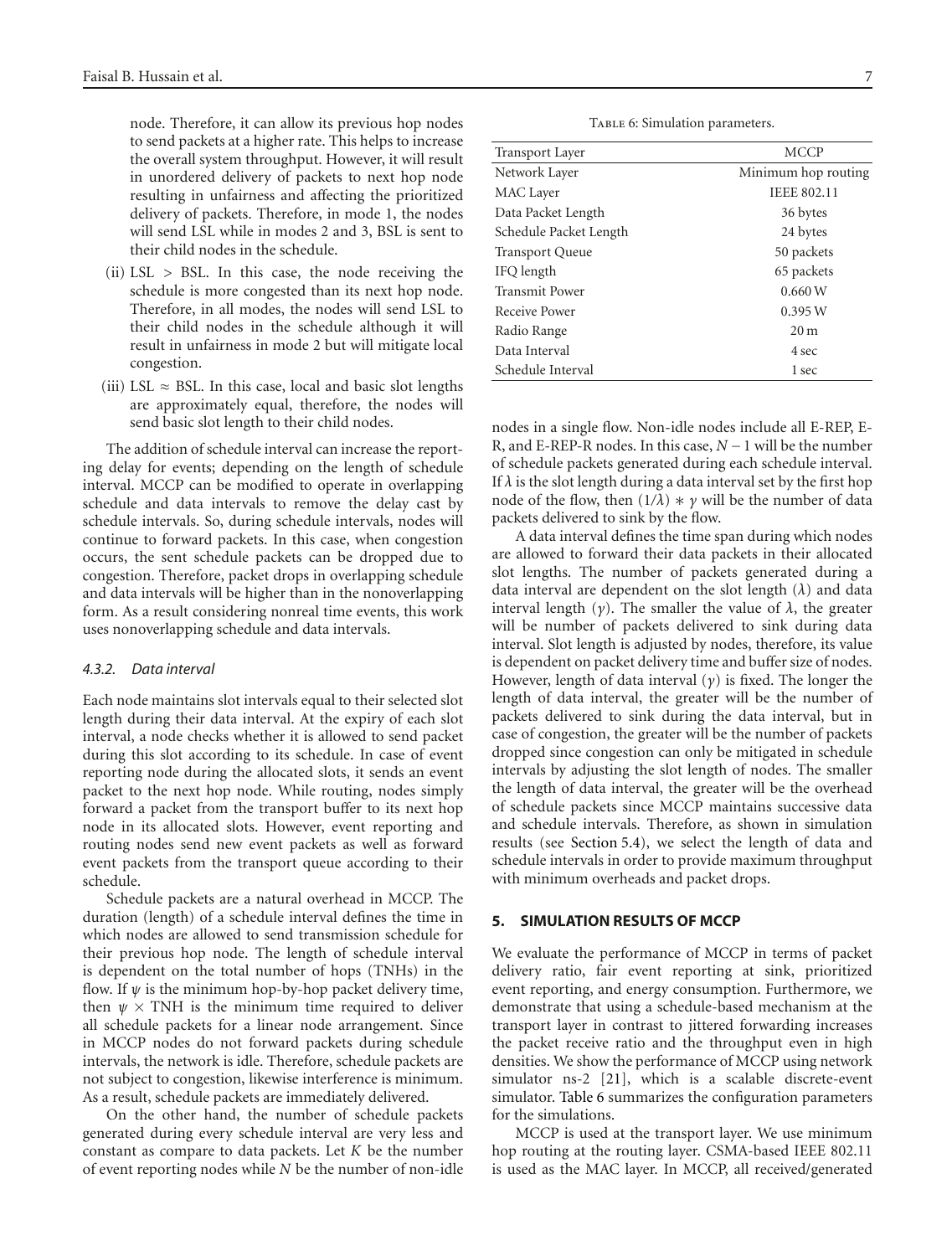packets are queued at the transport layer and are further forwarded according to the schedule followed by the nodes. The length of this transport queue is 50 packets. The length of IFQ, transmit power and receive power are mirrored to commonly used sensor nodes like Mica [20].

We compare MCCP with source-based congestion mitigation (SCM) scheme where the congestion signal propagates from congestion region to source nodes similar to CODA [3]. Moreover, congestion is detected on the basis of buffer size, and reporting rate of nodes is adjusted using additive increase multiplicative decrease (AIMD) mechanism. For SCM, we use an increment factor of 1.3 and decrement factor of 2. We also compare our simulation results with a fairness mechanism similar to CCF [5]; commonly referenced fairness scheme for wireless sensor networks. In our implementation of CCF, nodes use packet service time to predict their reporting rates. Furthermore, nodes use buffer size to predict congestion. Each node implements a separate child node queue at the transport layer. Fairness is achieved by forwarding packets from the child node queues equal to subtree size of each child node.

#### *5.1. Packet delivery ratio*

Packets delivery ratio decreases either by an increase in the reporting rate or by an increase in the density of the network (considering fixed transmission power for nodes). This is evident from Figure 3, in which 20, 50, and 70 event reporting nodes, respectively, centered at (40, 40) report the event at different reporting rates using an SCM scheme. In Figure 3, with the increase in the number of event reporting nodes, sending congestion signal to source nodes which are at multiple hops from congestion region is difficult. As a result congestion is not properly controlled. Also, AIMDbased rate control schemes are not able to properly adjust the reporting rate of nodes as an increment/decrement factor is independent of the number of event reporting nodes.

In Figure 4, we show the performance of MCCP in SERM with different number of event reporting nodes. The packet delivery ratio is above 90% under low and high densities. This is because our congestion control mechanism not only avoids but controls congestion by efficiently adjusting the reporting rate of congested nodes resulting in few packet drops.

In Figure 5, we compare the packet delivery ratio of MCCP in FERM with CCF [5]. In Figure 5, for 50 nodes, CCF [5] provides high packet receive ratio since the density of event reporting nodes is less. However, due to interference and busy medium at high density, CCF fails to provide high packet receive ratio for 100 nodes. In order to guarantee fair per-node throughput, each node is assigned a respective schedule in FERM. By transmitting data in allocated slots, nodes minimize the affect of interference and collision observed in high densities. Therefore, packet receive ratio of MCCP in fairness mode is very high in low and high densities. If we compare the packet delivery ratio of MCCP in SERM and FERM from Figures 4 and 5, performance



Figure 3: Packet receive ratio of 20, 50, 70 event reporting node using SCM scheme.



Figure 4: Packet receive ratio of 20, 50, 70 event reporting nodes using MCCP in SERM.

of MCCP in FERM is better. This is because the system throughput of MCCP in FERM is lower than in SERM.

#### *5.2. Fair event reporting*

Event reporting is fair if the per-node throughput at the sink is the same for all event reporting nodes in the flow. Figure 6 shows the simulation scenario where 20 nodes are reporting the same event through first hop node 0 to the sink. The arrow heads show the direction of minimum hop routing. The radio range of nodes in this simulation is 10 meters. The sink is located at (90, 50) coordinates in a  $100 \times 100$  sensor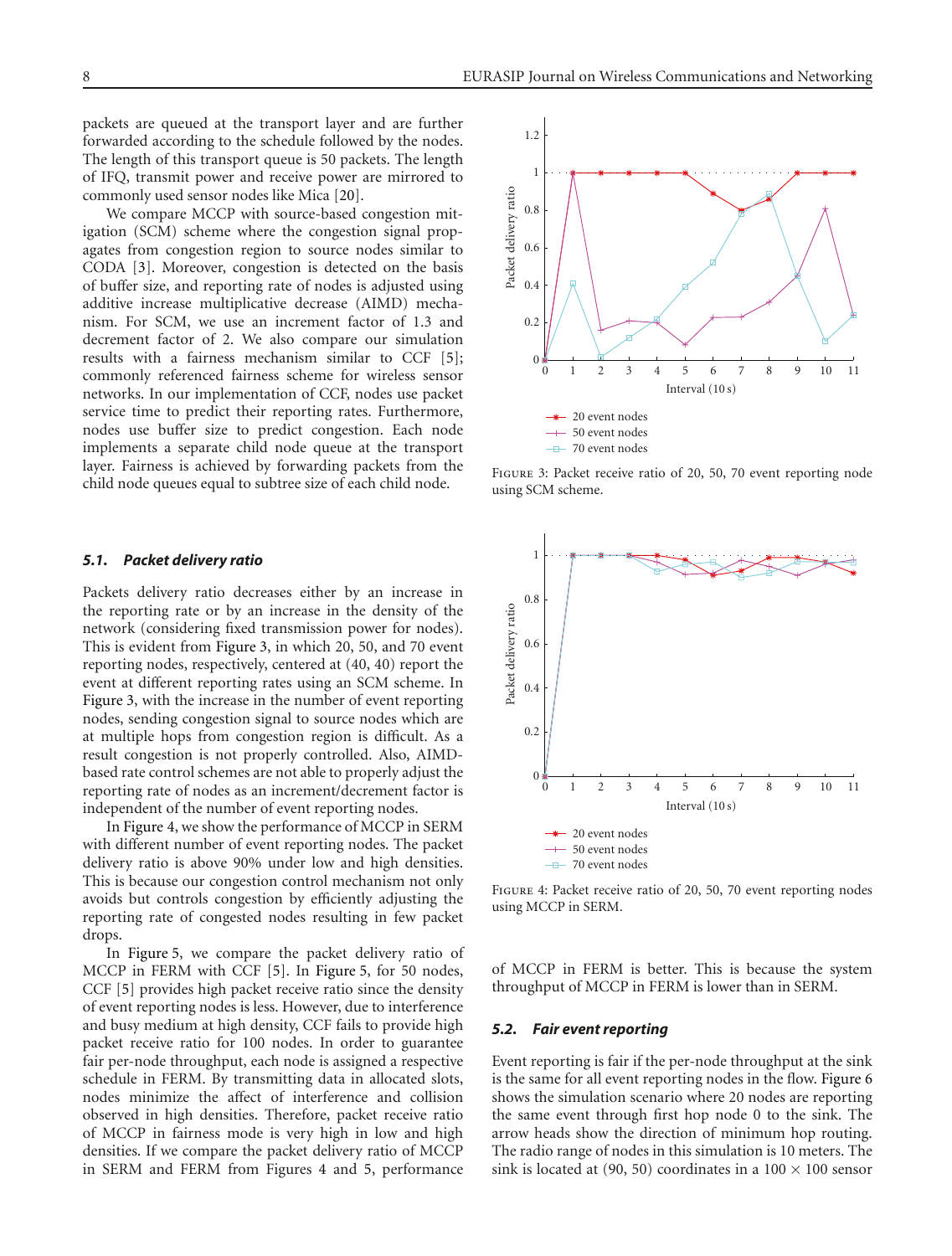

Figure 5: Packet receive ratio of 20, 50, 70 event reporting nodes using MCCP in FERM and CCF.



FIGURE 6: Arrangement of 21 nodes in a  $100 \times 100$  m field.

field. In Figure 7, we compare the per-node throughput of MCCP in FERM with CCF [5] and SCM scheme. In Figure 7, per-node throughput is observed at the sink during 100 seconds of event reporting.

SCM scheme does not employ any explicit fairness mechanism, therefore, per-node throughput at sink is variable. CCF [5] provides considerably fair output but with lower per-node throughput than MCCP. Moreover, in Figure 6, we consider only single hop interference and the number of



Figure 7: Per-node throughput of 20 event nodes using MCCP in FERM, CCF, and SCM.

events reporting nodes is less. Fair and per-node throughputs of CCF further deteriorate as the number of event nodes increases or with increase in node density. Therefore, we further compare CCF with MCCP in Figure 8 where we show the average per-node throughput at the sink. In this simulation, 50 event reporting nodes are randomly arranged in an event region having a diameter of 40 m. Moreover, after 70 seconds of event reporting, 20 more nodes start reporting the event from the same event region. In Figure 8, event reporting with SCM scheme shows increase and decrease in average per-node throughput since the AMID rate control scheme operates irrespective of number of event reporting nodes. Also, sending congestion signal to source nodes in case of congestion is difficult resulting into further decrease in throughput. CCF [5] provides low per-node throughput since it considers only one hop interference and does not employ any scheme to handle interference in high node density. MCCP in SERM provides high per-node throughput than in FERM since nodes report event without equally sharing the bandwidth among all event reporting nodes.

#### *5.3. Multiple events*

In wireless sensor networks, more than one event can occur at the same time. Figure 9 shows the per-node throughput of four different events  $E_1$ ,  $E_2$ ,  $E_3$ , and  $E_4$ . The initial reporting rate of events  $E_2$ ,  $E_3$ , and  $E_4$  is twice, thrice, and four times that of event *E*1, respectively. In the simulation scenario, nodes are arranged as shown in Figure 6 while the event reporting nodes for event  $E_1$ ,  $E_2$ ,  $E_3$ , and  $E_4$  are shown in Table 7. Since CCF only considers node-based fairness, therefore, it is unable to provide fair event reporting with respect to multiple event demands. However, MCCP in PERM uses initial event reporting rate for rate allocation,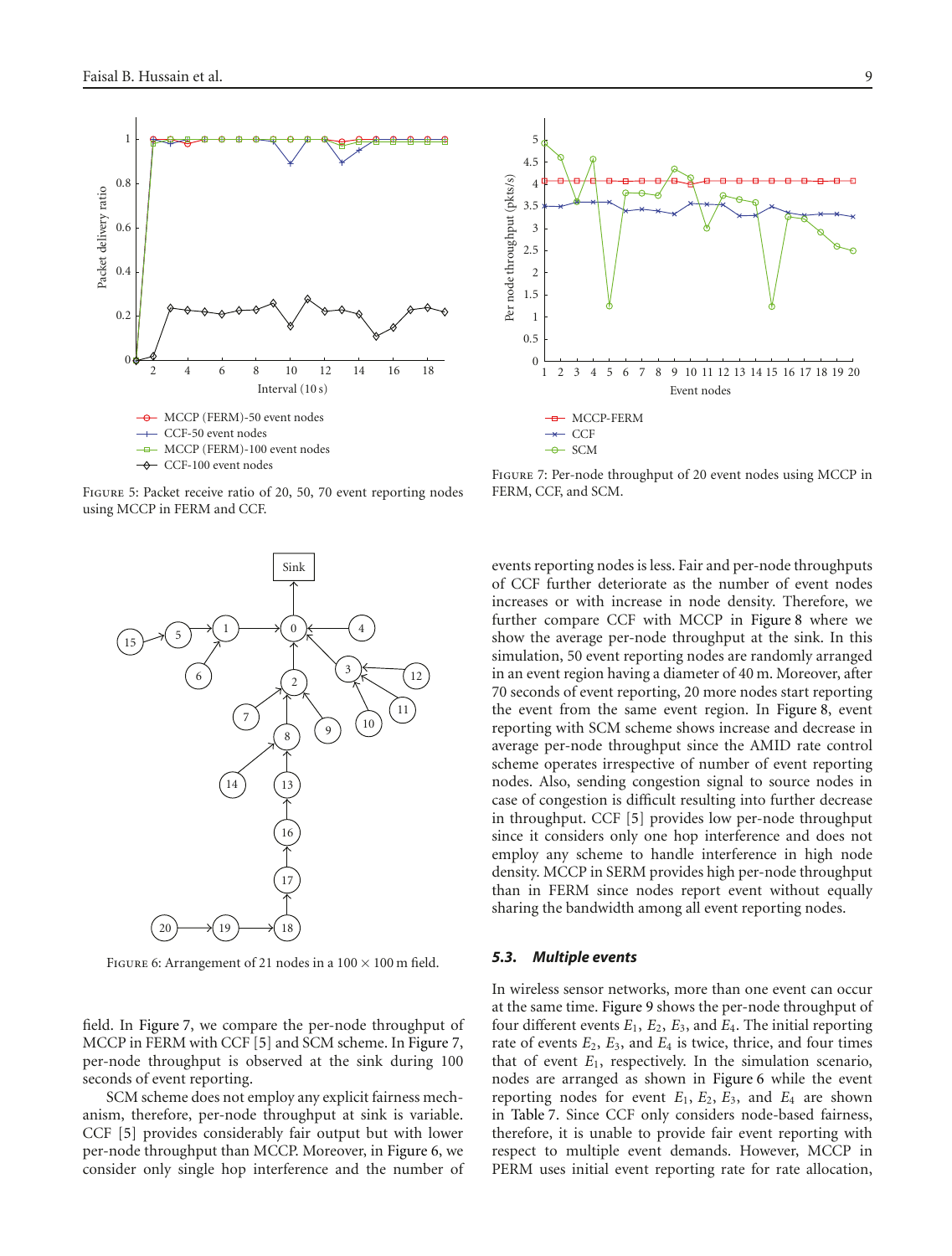

Figure 8: Average node throughput at the sink using MCCP in SERM as well as FERM, CCF, and SCM during 170 seconds of event reporting.



Figure 9: Per-node throughput of 20 nodes reporting four different events using MCCP in PERM and CCF.

Table 7: Event reporting nodes for event *E*1, *E*2, *E*3, and *E*4.

| Event          | Event reporting nodes |
|----------------|-----------------------|
| E۱             | 1,5,6,7,15            |
| E <sub>2</sub> | 2,8,9,13,14           |
| $E_3$          | 16, 17, 18, 19, 20    |
| $E_4$          | 3,4,10,11,12          |

therefore, nodes according to the event demand get a share of the bandwidth.

In Figure 10, we show the packet delivery ratio of the four events *E*1, *E*2, *E*3, and *E*<sup>4</sup> using MCCP in PERM. Congestion



FIGURE 10: Packet delivery ratio of four events using MCCP in PERM.

has almost same affect on all event flows as the packet delivery ratio decreases when congestion occurs. However, MCCP effectively controls congestion and sustains a high packet delivery ratio for all the events.

#### *5.4. Length of data interval*

In Figure 11, we show the number of packets received using MCCP in SERM for different data interval lengths. The length of schedule interval is 1 second and event nodes are arranged as shown in Figure 6. Number of schedule packets generated during each schedule interval is 20. It is evident from Figure 11 that the shorter the length of data interval, the random the behavior of MCCP, and the longer the length of data interval, the longer it will take to achieve optimal throughput. We calculate the overhead of schedule packets in terms of total schedule packet generated and total data packets delivered to sink. The overheads of maintaining schedule packets while using 3, 4, 5, and 6 seconds of data intervals are 5.4%, 3.9%, 4%, and 3.75%, respectively. Increasing the length of data interval above 6 seconds degrades the throughput of MCCP while decreasing it below 3 seconds results in more random behavior and increases schedule packet overhead. Therefore, MCCP uses data interval length of 4 seconds in order to provide maximum throughput with low overhead.

## *5.5. Energy consumption*

In Figures 12 and 13, we show the residual energy of 100, 130, and 150 nodes network deployed in a  $100 \times 100$  m sensor field; reporting using MCCP in SERM and FERM. All the nodes are event reporting nodes. Initial energy of all nodes is set to 0.1 Joules for this simulation. Despite the additional scheduled packet transmission, MCCP decreases the energy consumption since it handles congestions efficiently and also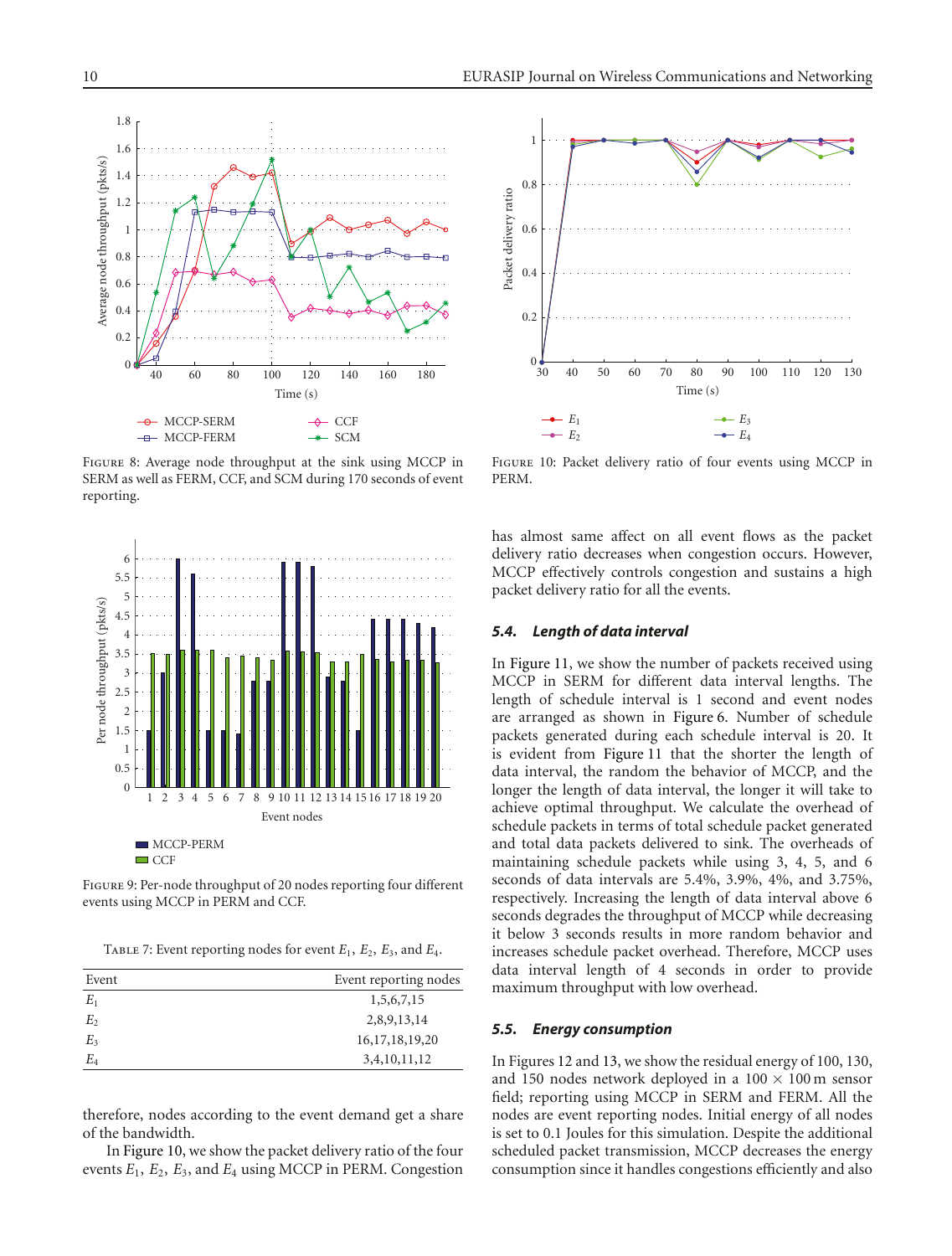

FIGURE 11: Number of packets recieved by 20 event nodes using different data interval lengths.



FIGURE 12: Residual energy of 130 event reporting nodes using MCCP in SERM and SCM scheme.

because it does not increase the reporting rate of nodes more than they can handle.

#### *5.6. Scheduled versus jittered forwarding*

We compare MCCP with our schedule-based forwarding scheme and with a simple jittered-based forwarding scheme; when both are applied at transport layer. In jittered forwarding version routing, nodes send reporting rate to their previous hop node instead of a schedule. For SERM in Figure 14, we compare these schemes with respect to packet delivery ratio. While for FERM in Figure 15, we compare these schemes with respect to per-node throughput. All



Figure 13: Residual energy of 100 and 150 event nodes using MCCP in FERM and CCF.



Figure 14: Packet delivery ratio of MCCP in SERM using schedulebased and jitter-based forwarding.

simulations are run for 150 seconds of event reporting from an event region of 40 m centered at (40,40) coordinates.

Figure 14 shows that as the number of nodes increases in the event region, packet delivery ratio falls while using MCCP with jittered forwarding. Likewise, using jittered forwarding per-node throughput of 100 event nodes is random in Figure 15. This is because of packet drops due to high density, collisions, and busy medium. However, by using schedule-based transmissions at the transport layer, packet delivery ratio increases resulting in fair and increased throughput.